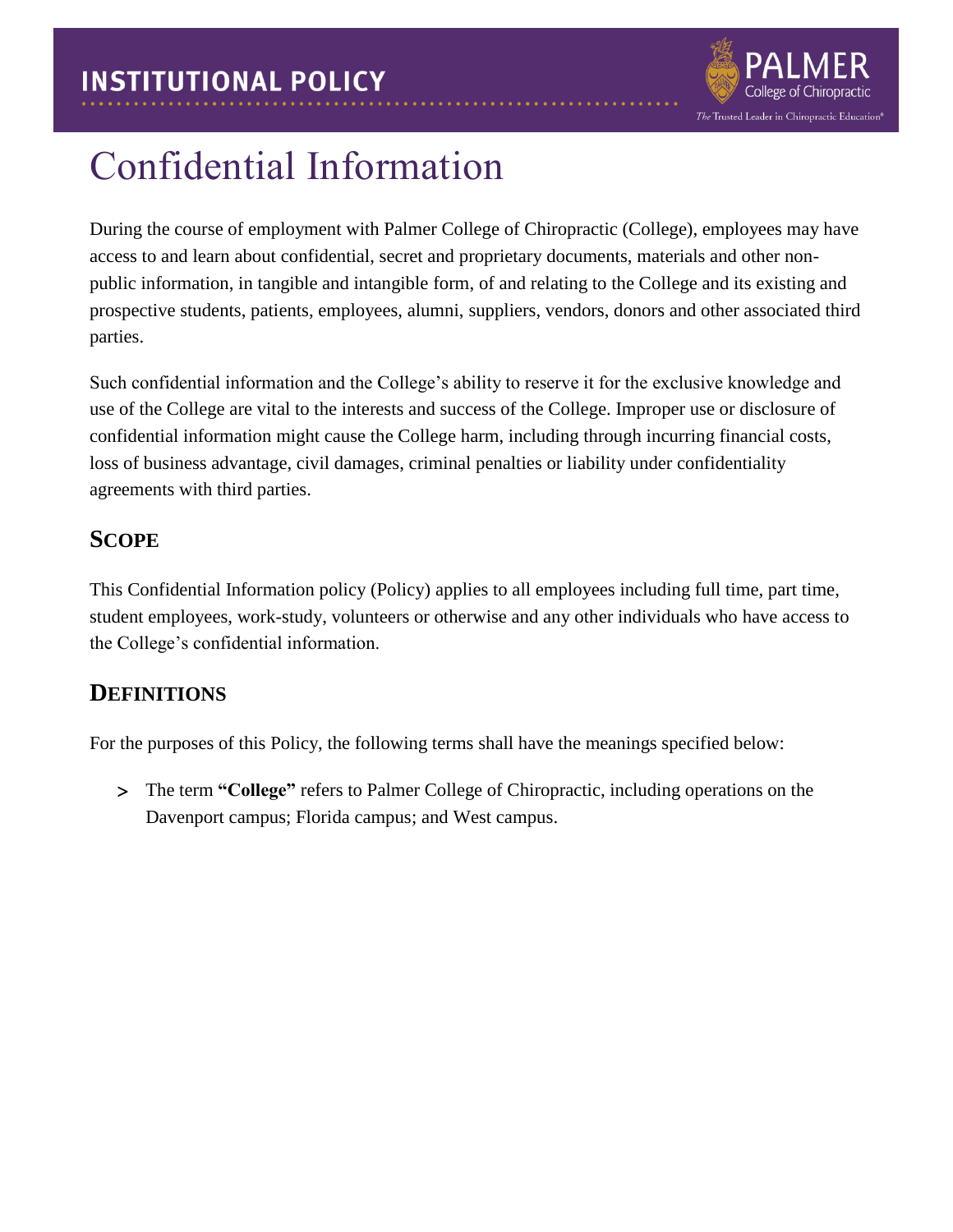# **ADMINISTRATIVE RULES**

Confidential information includes, but is not limited to non-public:

| > Alumni records                          | $>$ Investigations               |
|-------------------------------------------|----------------------------------|
| > College designs                         | > Marketing strategies           |
| > College ideas                           | > Patient information            |
| $>$ College plans                         | > Pending projects and proposals |
| > College processes                       | > Personnel records              |
| Contracts                                 | $>$ Products                     |
| > Current/Prospective student information | $>$ Research                     |
| Databases                                 | > Security procedures            |
| > Financial information                   | $>$ Student records              |
| Internal controls                         | $>$ Vendor information           |
|                                           |                                  |

The above list is not exhaustive. Confidential information also includes other information that is marked or otherwise identified as confidential, or that would otherwise appear to a reasonable person to be confidential in the context and circumstances in which the information is known or used.

### *Exceptions*

This Policy is not intended to discourage, interfere with, or restrict concerted activities for the purpose of collective bargaining, other mutual aid or protection, or other legally protected activity. As such, this Policy does not prohibit employees from disclosing or discussing subject matters such as their wages, benefits, performance evaluations, discipline, or other terms and conditions of employment with other employees or third parties, such as union representatives or governmental agencies concerned with workplace matters, as permitted under Section 7 of the National Labor Relations Act (NLRA).

This Policy does not prohibit disclosure of confidential information required or permitted by applicable law or regulation, or pursuant to the valid order of a court of competent jurisdiction or an authorized government agency, provided that the disclosure does not exceed the extent of disclosure required or permitted by such law, regulation or order.

### *Disclosure and Restrictions*

All confidential information is to be treated as strictly confidential and shall not be released without the prior written consent of an authorized College official acting within the limits and to

IP Confidential Information Policy Page **2** of **5**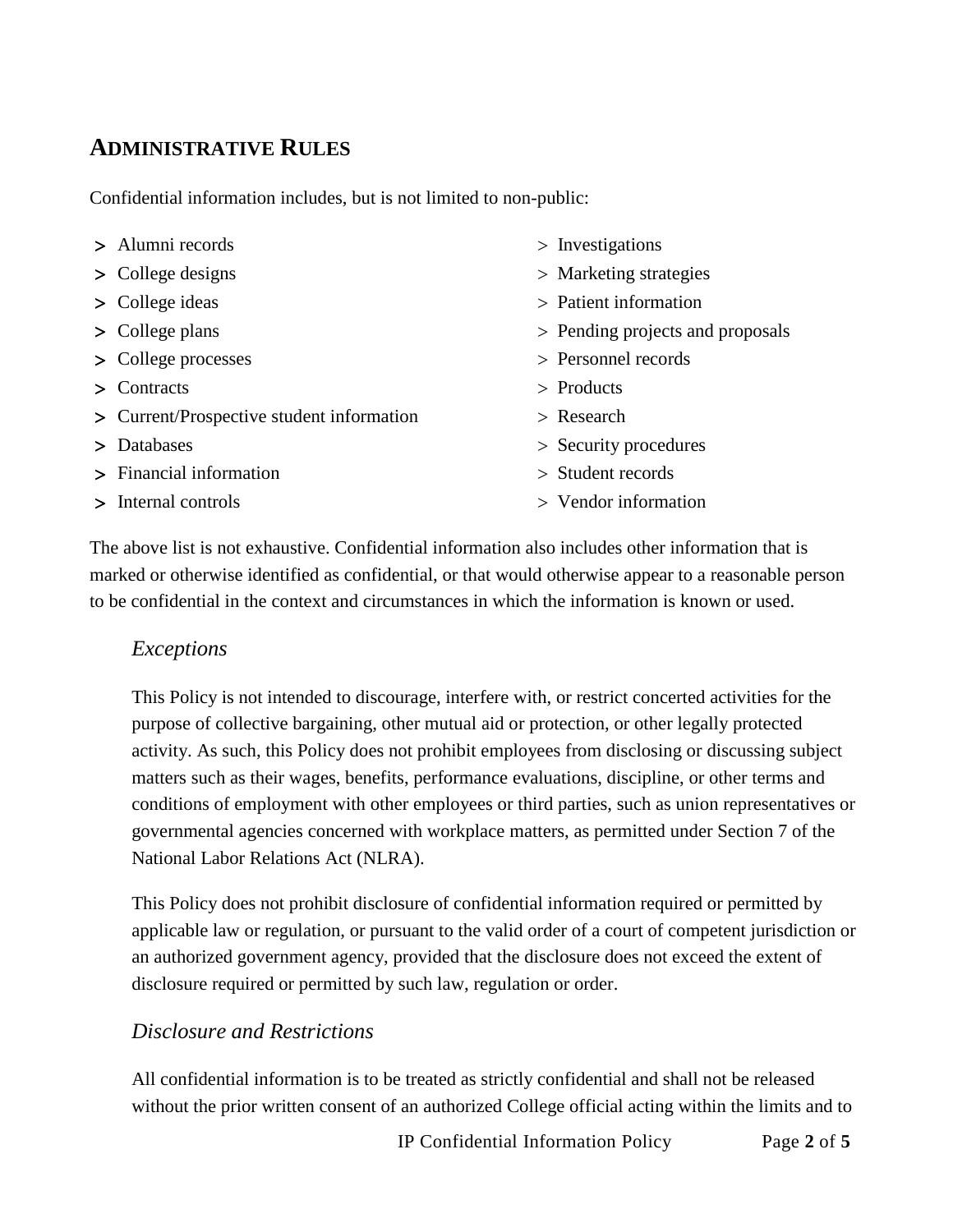the extent of job duties. Confidential information may not be directly or indirectly disclosed, published, communicated or made available in whole or part, to any entity or person who does not have a need to know, authority to know, and intent to use the confidential information in connection with the business of the College.

Further, confidential information shall not be used for personal gain or other unauthorized purposes.

Employees are to refrain from discussing confidential information with other individuals, unless necessary in the normal course of performing assigned job duties.

Additionally, employees are subject to all applicable laws and College policies related to the retention and disclosure of confidential information.

## *Duration of Confidentiality Obligations*

Confidentiality obligations under this Policy with regard to any and all confidential information shall commence immediately upon having access to such confidential information and shall continue during and after employment until such time as such confidential information has become public knowledge other than as a result of breach of this Policy.

### *Exit Obligations*

Upon voluntary or involuntary termination of employment with the College, employees shall return to the College any and all confidential information belonging to the College and stored or maintained in any fashion. This includes any and all copies of confidential information in the possession or control of the Employee, whether provided to the Employee by the College or any of its business associates, or created by the Employee in connection with employment.

### *Investigations*

The College has a compelling interest in protecting the integrity of its investigations. In every investigation, the College strongly desires to protect witnesses from harassment, intimidation and retaliation, to keep evidence from being destroyed, to ensure that testimony is not fabricated, and to prevent a cover-up. The College may decide in some circumstances that in order to achieve these objectives, the investigation and the College's role in it must be maintained in strict confidence.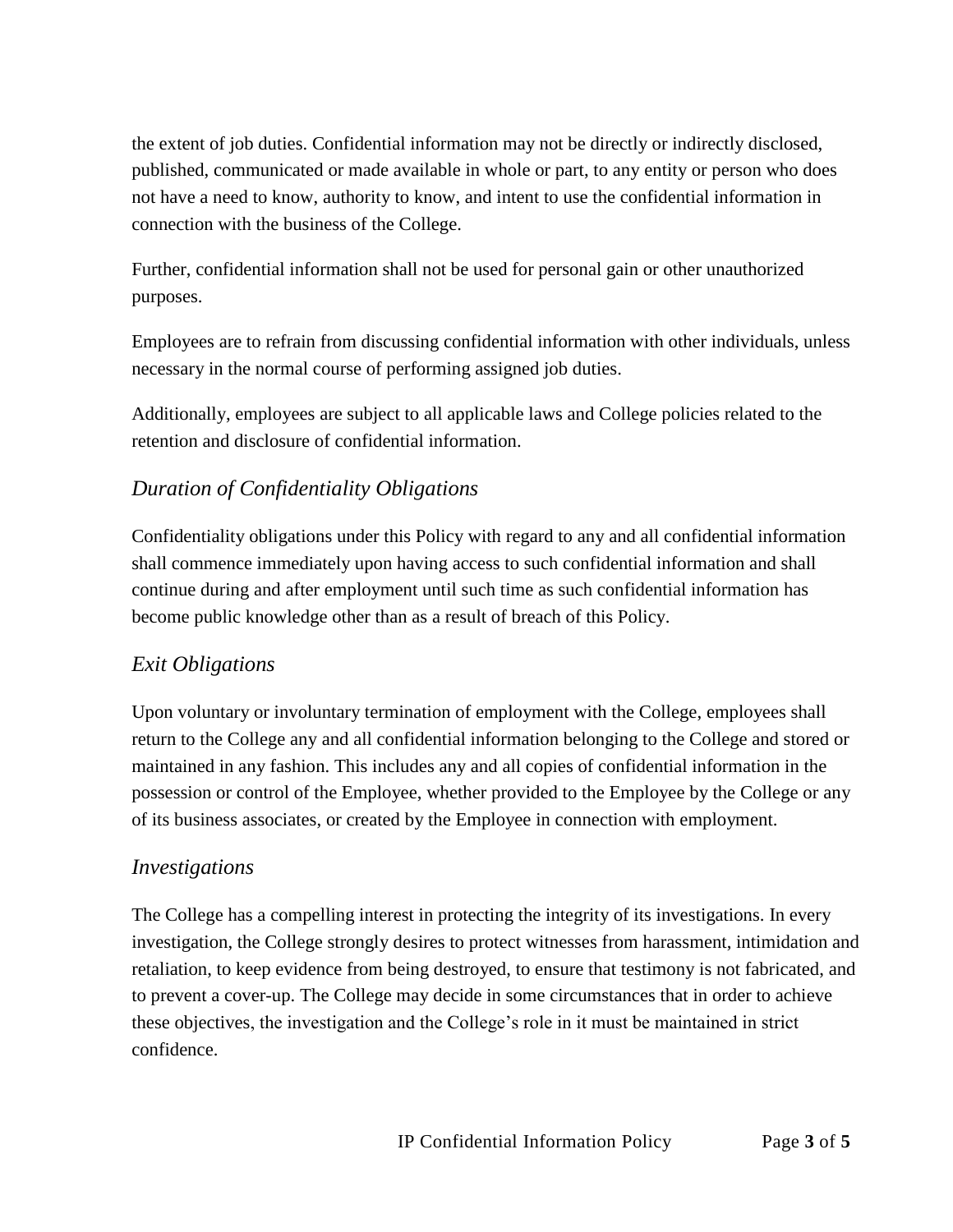# **STANDARD INSTITUTIONAL POLICY PROVISIONS**

Institutional policies are supplemented by provisions that are applicable to all institutional policies. It is the responsibility of all employees and students to know and comply with these standards.

> [Standard Provisions Applicable to All Institutional Policies](http://www.palmer.edu/uploadedFiles/Pages/Students/Resources_and_Offices/Handbook_and_Policies/_pdf/Standard-Provisions-Applicable-to-All-Institutional-Policies.pdf)

# Additional Information

# **ASSOCIATED POLICIES, PROCESSES AND/OR PROCEDURES**

This Policy is supplemented below. It is the responsibility of all employees and students to know and comply with policies and procedures as supplemented.

# **POLICIES**

 $> N/A$ 

## **PROCESSES AND/OR PROCEDURES**

 $> N/A$ 

# **FORMS/INSTRUCTIONS**

 $> N/A$ 

# **CONTACTS**

 Human Resources 1000 Brady Street Davenport, IA 52803-5214 (563) 884-5866

# **RELATED INFORMATION**

 $> N/A$